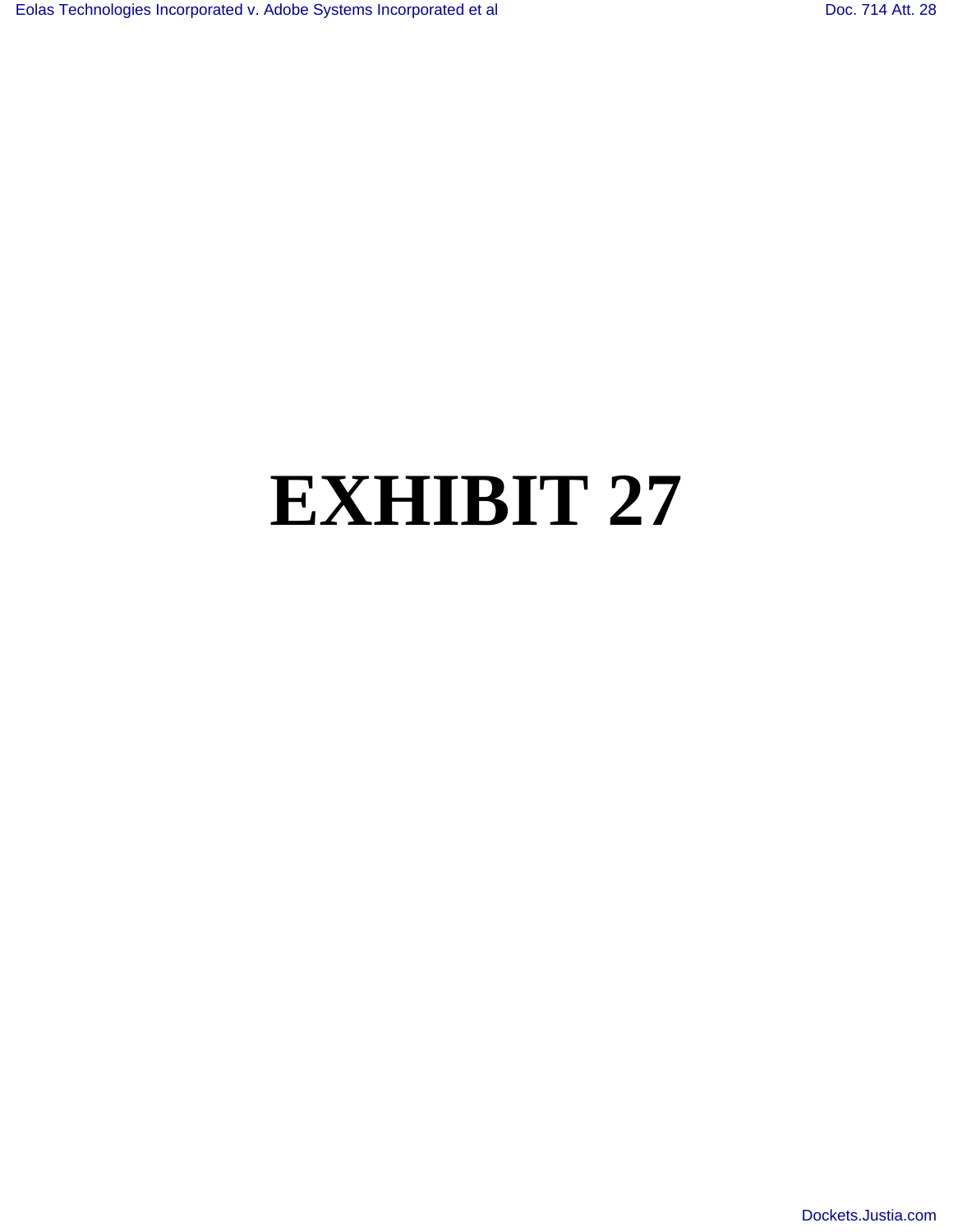**From:** "Matt Rappaport" <mrappaport@McKoolSmith.com>

**To:** "Matt Rappaport" <mrappaport@McKoolSmith.com>; "Perito, Andrew" <andrew.perito@weil.com>; "Jennifer Polleys" <jpolleys@McKoolSmith.com>

**Cc:** "Eolas" <Eolas@McKoolSmith.com>; "Amazon-Eolas" <Amazon-Eolas@weil.com>; "EBay-Eolas" <eBay-Eolas@weil.com>; "Yahoo-Eolas" <Yahoo-Eolas@weil.com>

**Sent:** Friday, April 15, 2011 3:36 PM

**Subject:** RE: Eolas v. Adobe et al. - Amazon.com, eBay, and Yahoo!

Counsel for Amazon, eBay, and Yahoo,

As you know, Eolas will be inspecting Amazon, eBay and Yahoo's source code beginning on Monday April 18. Despite repeated requests for a response, none of Amazon, eBay or Yahoo have indicated whether they will be producing the code Eolas detailed in its March 30 correspondence to each of these defendants.

I ask once again for a response to my correspondence to each of Amazon, eBay, and Yahoo from March 30. Thank you.

**From:** Matt Rappaport **Sent:** Wednesday, April 13, 2011 4:32 PM **To:** Perito, Andrew; Jennifer Polleys **Cc:** Eolas; Amazon-Eolas; EBay-Eolas; Yahoo-Eolas **Subject:** RE: Eolas v. Adobe et al. - Amazon.com, eBay, and Yahoo!

## Thanks Andrew.

Please further advise regarding Amazon, eBay, and Yahoo's production of source code, as detailed in my March 30 correspondence separately sent to each of Amazon, eBay and Yahoo. These issues have been outstanding for two weeks. As inspection of source code will occur next week your prompt attention to this matter is required.

Best,

**Matt** 

**From:** Perito, Andrew [mailto:andrew.perito@weil.com] **Sent:** Thursday, April 07, 2011 7:20 PM **To:** Matt Rappaport; Jennifer Polleys **Cc:** Eolas; Amazon-Eolas; EBay-Eolas; Yahoo-Eolas **Subject:** RE: Eolas v. Adobe et al. - Amazon.com, eBay, and Yahoo!

Matt, we will make available for inspection the previously produced source code for Amazon, eBay and Yahoo! on April 18‐22 at our Silicon Valley offices. We are looking into your requests for supplemental source code from each of the parties and will get back to you regarding those requests.

Our paralegal Joanna Lahtinen (joanna.lahtinen@weil.com, 650.802.3107) will be your reviewers' contact for the inspection.

Best, Andrew



**Andrew Perito**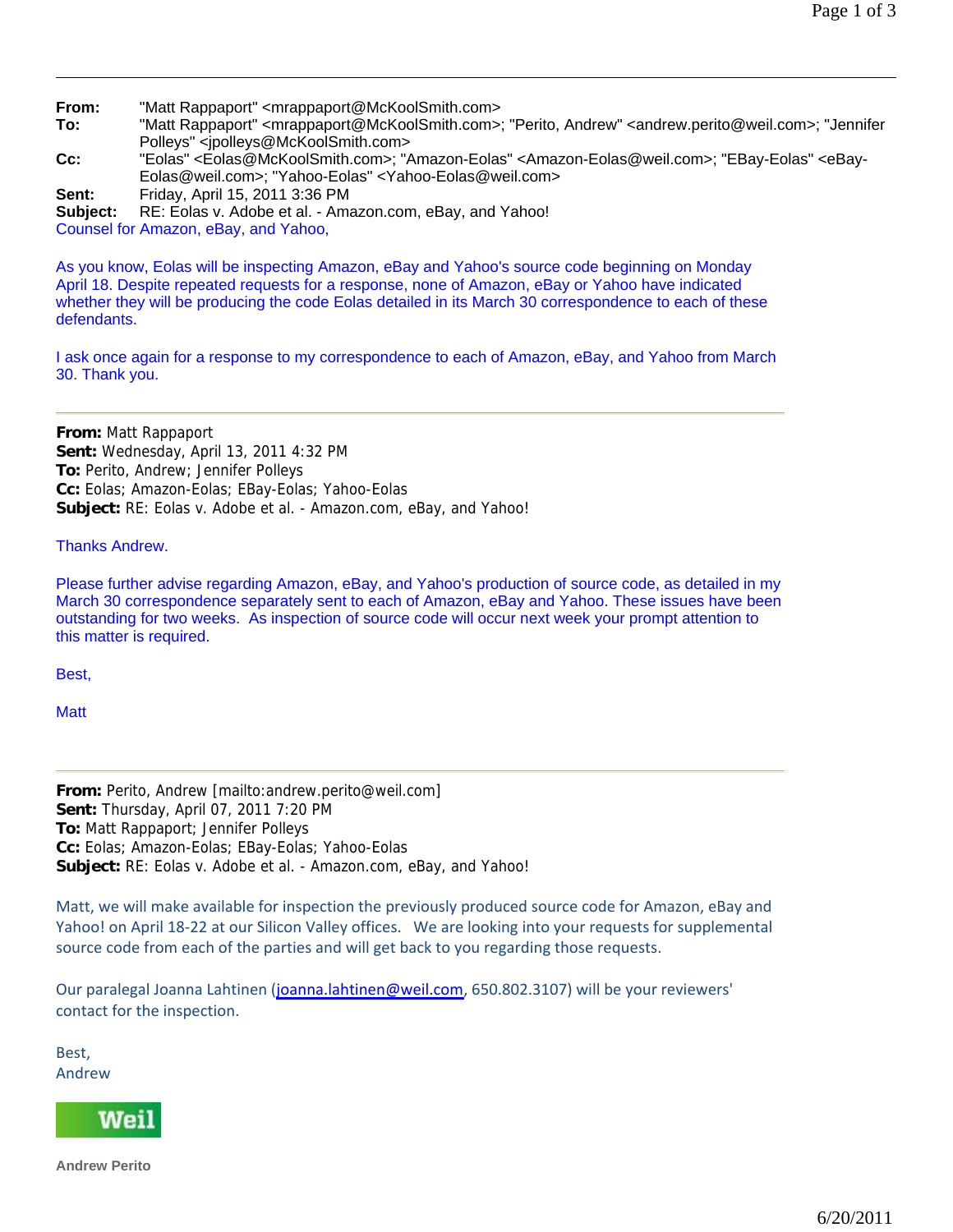Weil, Gotshal & Manges LLP 201 Redwood Shores Parkway Redwood Shores, CA 94065-1134 andrew.perito@weil.com +1 650 802 3993 Direct +1 650 802 3100 Fax

**From:** Matt Rappaport [mailto:mrappaport@McKoolSmith.com] **Sent:** Thursday, April 07, 2011 2:02 PM **To:** Jennifer Polleys; Reines, Edward **Cc:** Eolas; Amazon-Eolas **Subject:** RE: Eolas v. Adobe et al. - Amazon.com

Counsel for Amazon,

Please advise, as we have yet to hear from Amazon in response to my correspondence of March 30, 2011.

In particular, please respond to indicate whether Amazon will produce the source code requested in my correspondence for Eolas' inspection on April 18-22. Please also respond to provide an on-site contact for our reviewers during their inspection.

Thank you.

**Matt Rappaport** | Attorney | McKool Smith 300 W. 6th Street, Suite 1700 | Austin, TX 78701 telephone: 512/692-8754 | fax: 512/692-8744 mrappaport@mckoolsmith.com

NOTICE OF CONFIDENTIALITY:

The information contained in and transmitted with this e-mail is SUBJECT TO THE ATTORNEY-CLIENT and ATTORNEY WORK PRODUCT PRIVILEGE and is CONFIDENTIAL. It is intended only for the individual or entity designated above. You are hereby notified that any dissemination, distribution, copying, use or reliance upon the information contained in and transmitted with this e-mail by or to anyone other than the addressee designated above by the sender is unauthorized and strictly prohibited. If you have received this e-mail in error, please notify the sender by reply immediately. Any e-mail erroneously transmitted to you should be immediately destroyed.

**From:** Jennifer Polleys **Sent:** Wednesday, March 30, 2011 3:06 PM **To:** 'edward.reines@weil.com' **Cc:** Eolas; 'Amazon-Eolas@weil.com' **Subject:** Eolas v. Adobe et al. - Amazon.com

Please see the attached correspondence from Matt Rappaport.

## Jennifer J. Polleys

Legal Assistant | Software Support McKool Smith, P.C. | 300 W. 6th Street, Suite 1700 | Austin, Texas 78701 512/853-8439 | jpolleys@mckoolsmith.com NOTICE OF CONFIDENTIALITY:

The information contained in and transmitted with this e-mail is SUBJECT TO THE ATTORNEY-CLIENT and ATTORNEY WORK PRODUCT PRIVILEGE and is CONFIDENTIAL. It is intended only for the individual or entity designated above. You are hereby notified that any dissemination, distribution, copying, use or reliance upon the information contained in and transmitted with this e-mail by or to anyone other than the addressee designated above by the sender is unauthorized and strictly prohibited. If you have received this e-mail in error, please notify the sender by reply immediately. Any e-mail erroneously transmitted to you should be immediately destroyed.

The information contained in this email message is intended only for use of the individual or entity named above. If the reader of this message is not the intended recipient, or the employee or agent responsible to deliver it to the intended recipient, you are hereby notified that any dissemination, distribution or copying of this communication is strictly prohibited. If you have received this communication in error, please immediately notify us by email